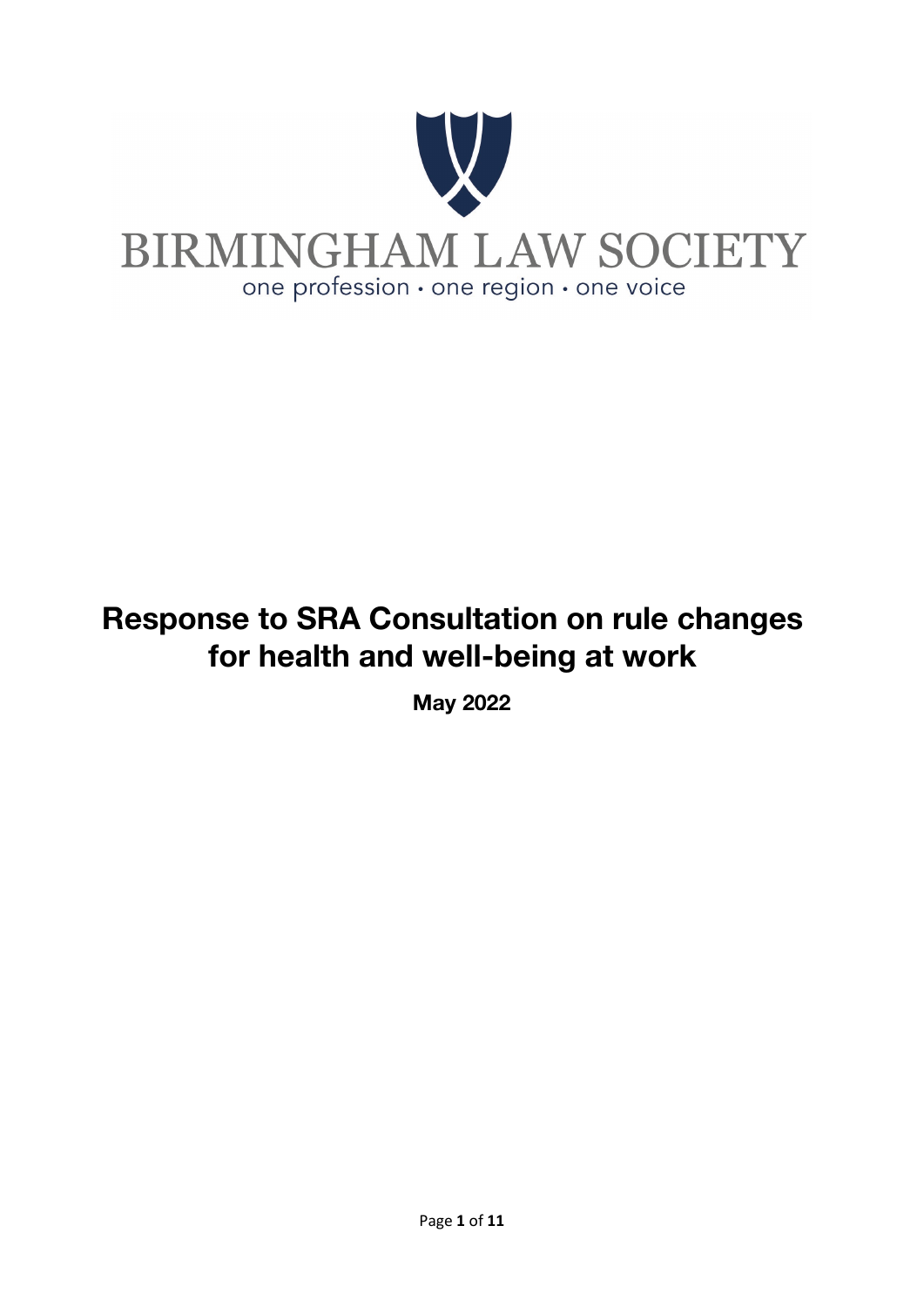## Response of the Consultation Committee of the Birmingham Law Society to the SRA Consultation on rule changes for health & well-being at work

This response has been prepared by the Consultation Committee of the Birmingham Law Society. The Society is the largest local law society with some 5,000 members. The response represents the collective view of the Consultation Committee whose members are specialist lawyers practising in all aspects of professional regulation and discipline.

## SRA questions in full

We welcome your views on the questions raised in this consultation, and on all aspects of our proposals. A full list of the consultation questions is below.

Q1 – do you agree with our proposal to add to the Codes of Conduct an explicit requirement for regulated individuals and firms to treat people fairly at work? Please explain the reasons for your answer.

We agree that regulated individuals and firms should be required to treat people fairly at work but the difficult question is how that requirement should be imposed and more importantly enforced? Fairness within the workplace is not an objective professional conduct standard. It varies from firm to firm from individual to individual and does not lend itself to consistent enforcement. Any rule would also duplicate firms' obligations under existing employment law. Is this another example of the SRA extending its regulatory reach into matters that would be better left alone? These type of investigations where subjective standards are in play and witnesses are reluctant to give evidence are fraught with difficulty. The SRA is already aware of these problems with its sexual misconduct investigations post MeToo. Does the SRA want to be concerned with even more complaints which it is required to investigate and which go nowhere? Where is the data or evidence to justify a new rule?

We would refer the SRA to the Legal Services Act 2007 under the heading "General duties of approved regulators" and in particular to Section 28(3) which provides that

"The approved regulator must have regard to—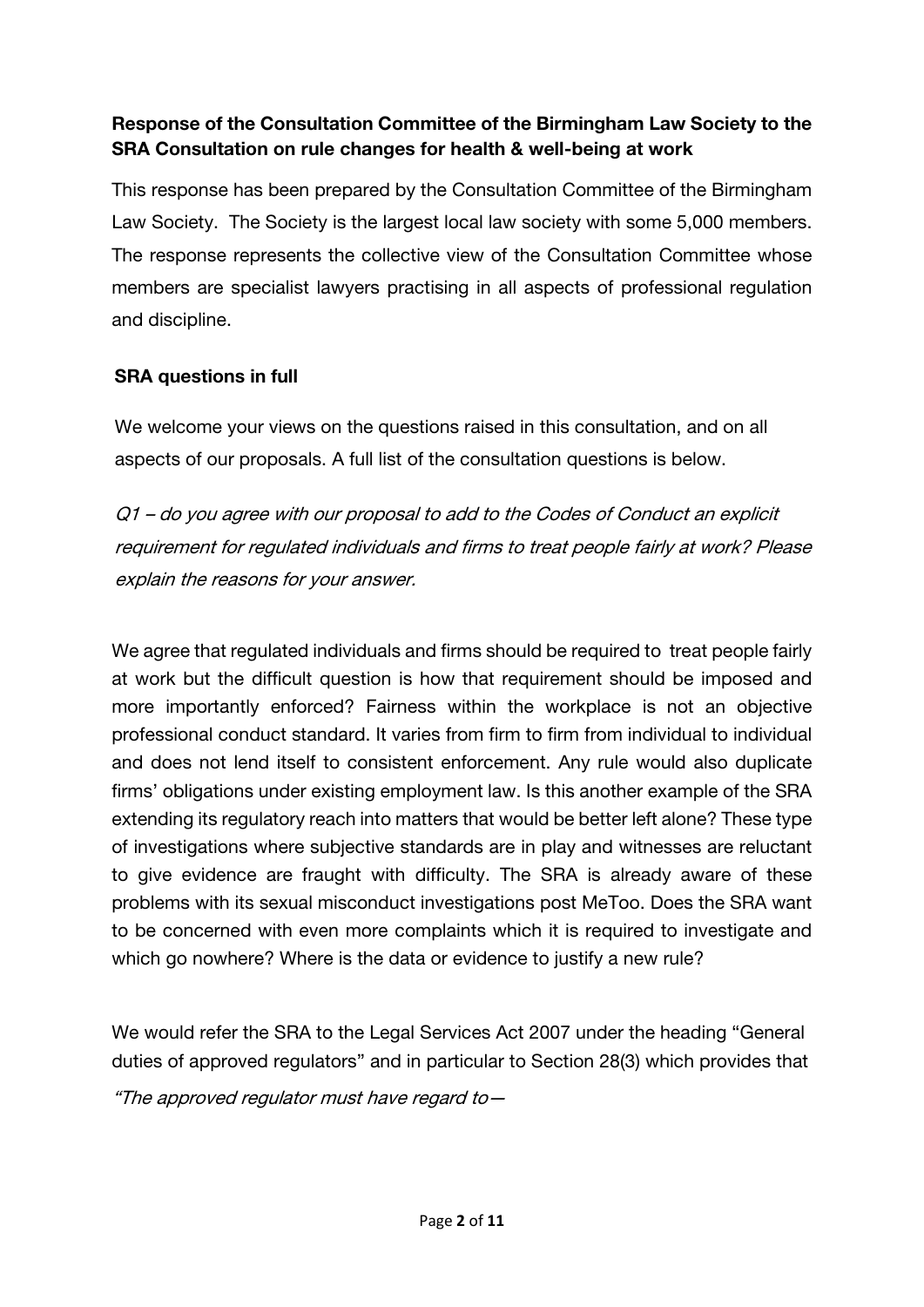(a) the principles under which regulatory activities should be transparent, accountable, proportionate, consistent and targeted only at cases in which action is needed (emphasis added).

The SRA should question whether these rule changes are necessary. Is there sufficient data to support action in this area? Does the existing employment law provide adequate remedies for complainants? These are the sort of considerations that the Legal Services Board would expect a regulator to be asking itself.

Rather than introducing a rule immediately, the SRA should consider introducing more detailed Guidance covering this area with examples both drawn from SDT judgments and human resources expert input so that it is clear what the SRA requires of the profession – that would demonstrate effective professional regulation. In extreme cases, the SRA could investigate and enforce under the existing Principles and Rules – for example . Rule 1.2 Code for Firms You do not abuse your position by taking unfair advantage of clients or others (emphasis added). Principles 2 & 6 could also be relevant. We acknowledge that some guidance has already been published but this needs to be monitored and updated regularly and only the most extreme cases investigated and prosecuted.

If a rule were introduced, we consider that the rule should be enforced proportionately, without excessive prosecutions and the associated costs and that the enforcement approach should be specifically set out in the SRA's Enforcement Strategy, in order to achieve consistency of approach. Proportionate enforcement is essential as adding to professional rules may increase the costs of regulation, which can act to the detriment not only of regulated professional, but to clients and their ability to access justice.

The suggestion to treat people fairly, is however, not a new duty. Guidance in force previously in former Codes of Conduct, in particular the "The Guide to the Professional Conduct of Solicitors" (1999-8<sup>th</sup> Edition) ("the Guide") states: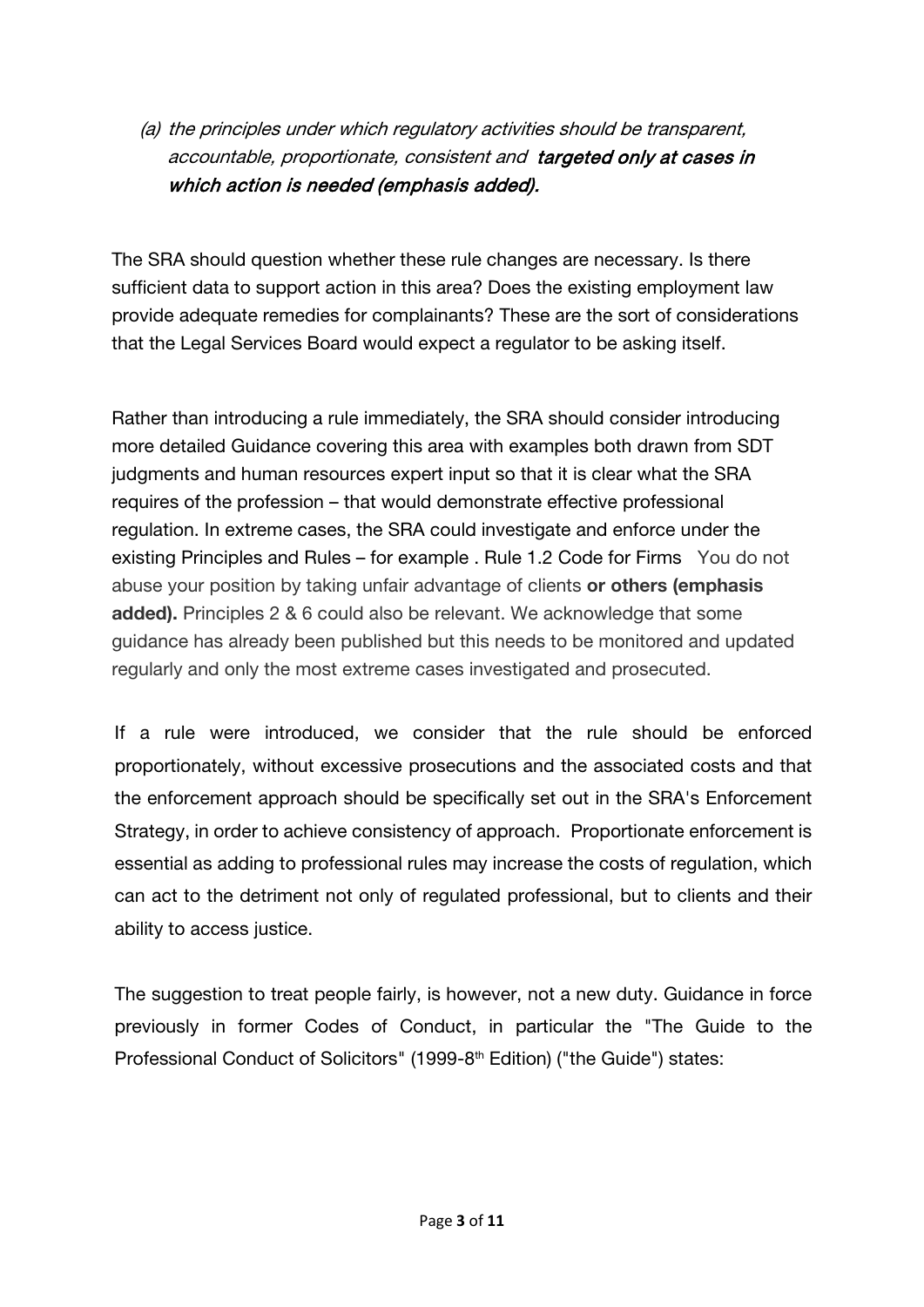"A solicitor must maintain his or her personal integrity and observe the requirements of good manners and courtesy towards other members of the profession or their staff, no matter how bitter the feelings between clients." (emphasis added).

This was part of the duty of good faith required of solicitors in Principle 19.01 of the Guide. Such a duty could be relevant for future Guidance or rules.

Although a rule is not a completely new suggestion in the regulation of solicitors, there is a lack of enforcement decisions. It is suspected that any such reported cases would have not reached the required threshold for formal investigation, except where they also involved a breach of the Equality Act 2010.

Q2 – do you agree with our proposal to include an explicit requirement for regulated individuals and firms to challenge behaviour which does not meet the new standard? Please explain your reasons.

Should the SRA decide to introduce rule changes in this area which we disagree with for the reasons stated above under question 1, we consider that any requirement to challenge behaviour, should primarily rest on the firms' managers (partners in a partnership, members of an LLP and directors of a company), and any specially designated persons on behalf of the firm. The focus of the SRA should always be on firms not individuals in order to ensure firms have good working environments for their staff and to avoid extreme examples such as the *Sovani James c*ase. In this way, the SRA has a better chance of succeeding with its investigations and enforcement as opposed to dealing with petty disputes or challenges by one employee against another. There is scope here for a myriad of unjustified or even tactical complaints to the SRA.

A challenge to perceived inappropriate behaviour should be done in a professional way, by trained employees and senior staff, otherwise, the challenge itself may be the subject of a complaint. Introducing such a requirement on all employees would also involve significant training costs.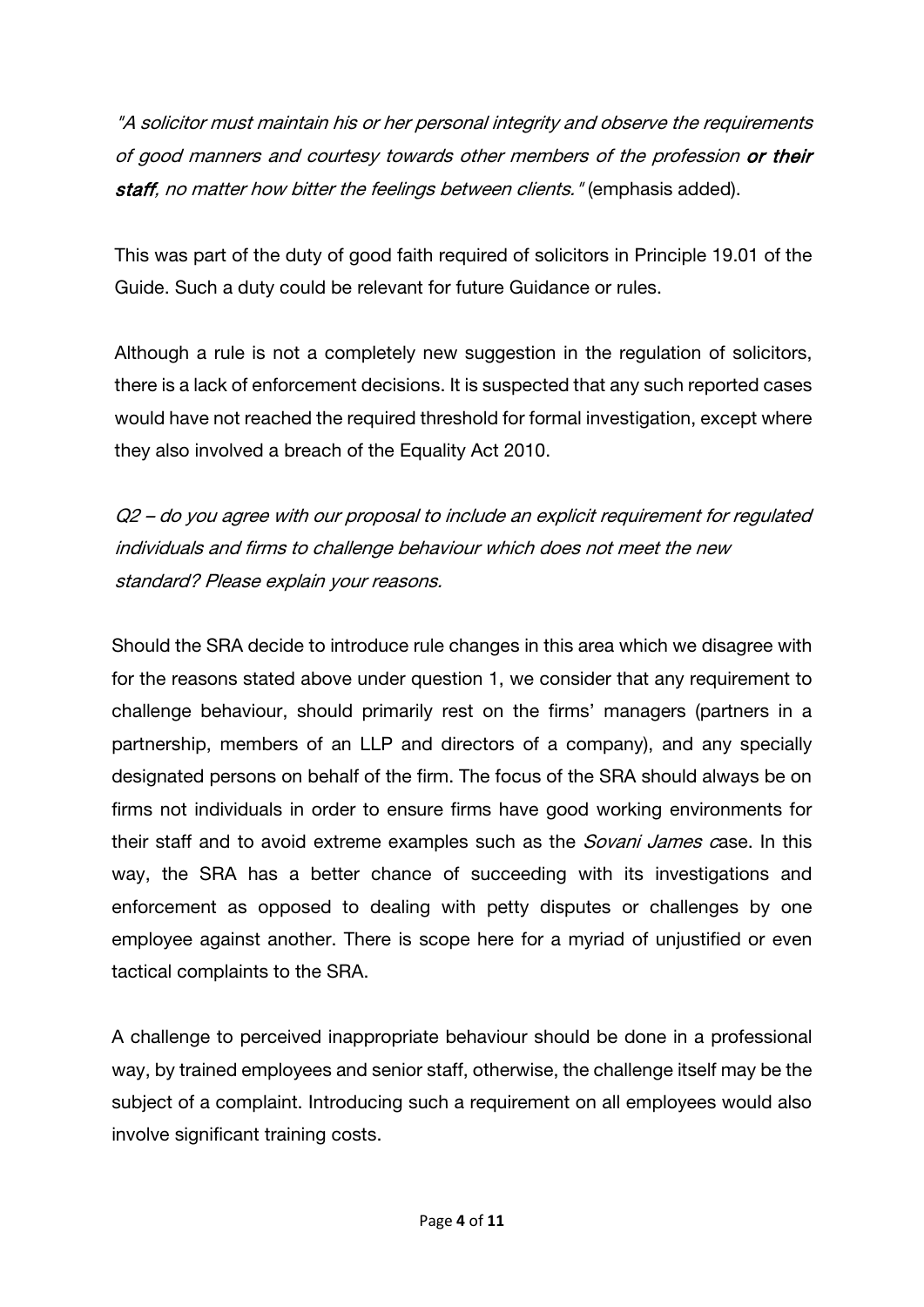What would a challenge in practical terms look like? A face-to-face conversation? Would that need to take place immediately, or should the person challenging the behaviour seek to conduct the challenge in a private office at a later time? Should an individual have the opportunity to take advice from a Human Resources professional before initiating the challenge? These are the practical issues that would be faced by solicitors subject to the duty. For these reasons, we feel that it would be more effective if only those in senior positions had a duty to challenge individuals, to avoid confrontations and complaints. If the rule were imposed on all employees, then potentially junior employees would have the duty to step in and challenge more senior employees or partners. This would be an unfair duty to impose on those under the authority of senior staff.

The SRA may find that the rule to treat employees fairly, is a difficult and costly one to enforce. In addition, to open up a new angle on prosecutions for those who had not made a sufficient challenge (would it be acceptable that a witness did not immediately challenge the behaviour, but had reported it, knowing that the designated HR professional would then investigate and would then challenge the behaviour?) would make enforcing the rule even more difficult and costly. The requirement to treat others fairly and with respect is primarily an employment law issue and therefore, the SRA should limit its involvement in this area only to very serious cases.

Many modern firms, such as alternative business structures that are licensed bodies and unregulated firms employing solicitors carrying out unreserved work will have a mixture of regulated and non-regulated staff. It would be very difficult to draw the distinction between solicitor employees and non-solicitor employees if this rule were introduced.

Q3 – do you agree that this requirement should cover colleagues such as contractors, consultants and experts, as well as staff in a formal employment relationship? Please explain your reasons.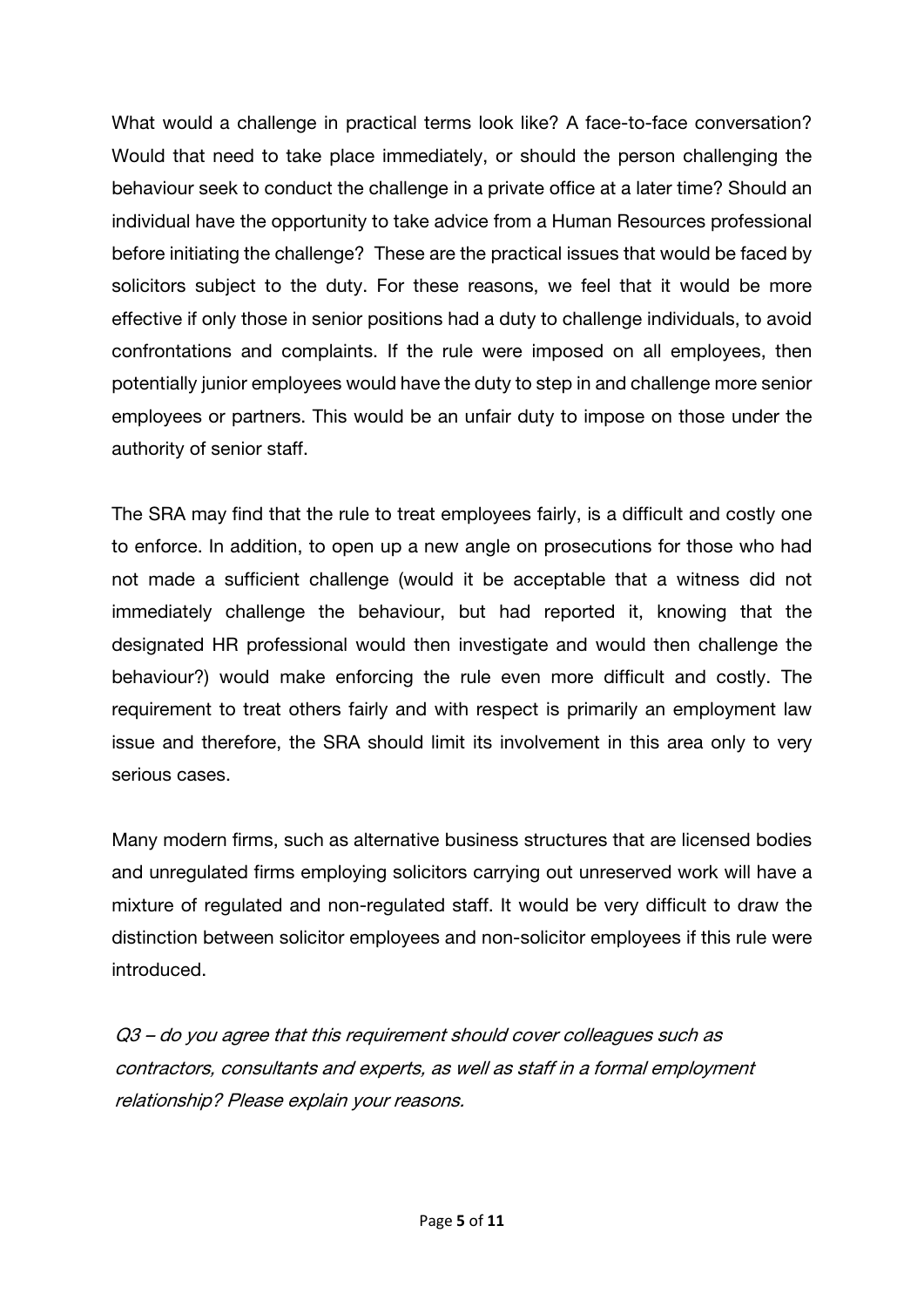We agree that solicitors should treat all non-employee colleagues such as contractors, consultants and experts fairly and with respect. We do not consider that the SRA should extend its regulatory reach in this area for the reasons already expounded above. However, should there be a rule, there should not be a duty to challenge, in non-employee situations except, perhaps by senior managers, who would be guided by advice and Human Resource professionals.

Q4 – do you agree that these new obligations should apply to behaviour outside of the workplace or the direct delivery of legal services? This is where behaviour is in a relationship between colleagues rather than a purely personal relationship. If so, should this be made explicit in the new wording?

Extending the SRA's regulation into the personal lives of solicitors, even if that personal relationship is between solicitors is a step too far. The decision to introduce such a rule could expose the SRA or even the Legal Services Board to a judicial review of its decision based on The European Convention of Human Rights, article 8, the right to respect for private life. The SRA must treat a solicitor's right to a private life with respect. The SRA was subject to an adverse decision in the case of Beckwith v SRA [2020] EWHC 3231 (Admin) where it was argued that Mr Beckwith's right to respect for a private life had been infringed, "... in any event, such rules represent an intrusion into private life that cannot at the level of principle, be justified by the public interest in the regulation of a profession." (para 49).

In the transition from the 2011 to the 2019 Codes of Conduct, the SRA lost the Application chapter which made it clear which parts of the code applied outside of practice. Now it is stated in the Code in the introduction that the Code applies to a solicitors practice, " They apply to conduct and behaviour relating to your practice,.. .". If requirements were introduced that applied outside of practice, the SRA would need to reintroduce an Application rule and amend the Code to make it clear that it applied outside of practice, because as it currently stands, the Code does not apply outside of practice.

Paragraph 39 of the Beckwith Judgment states: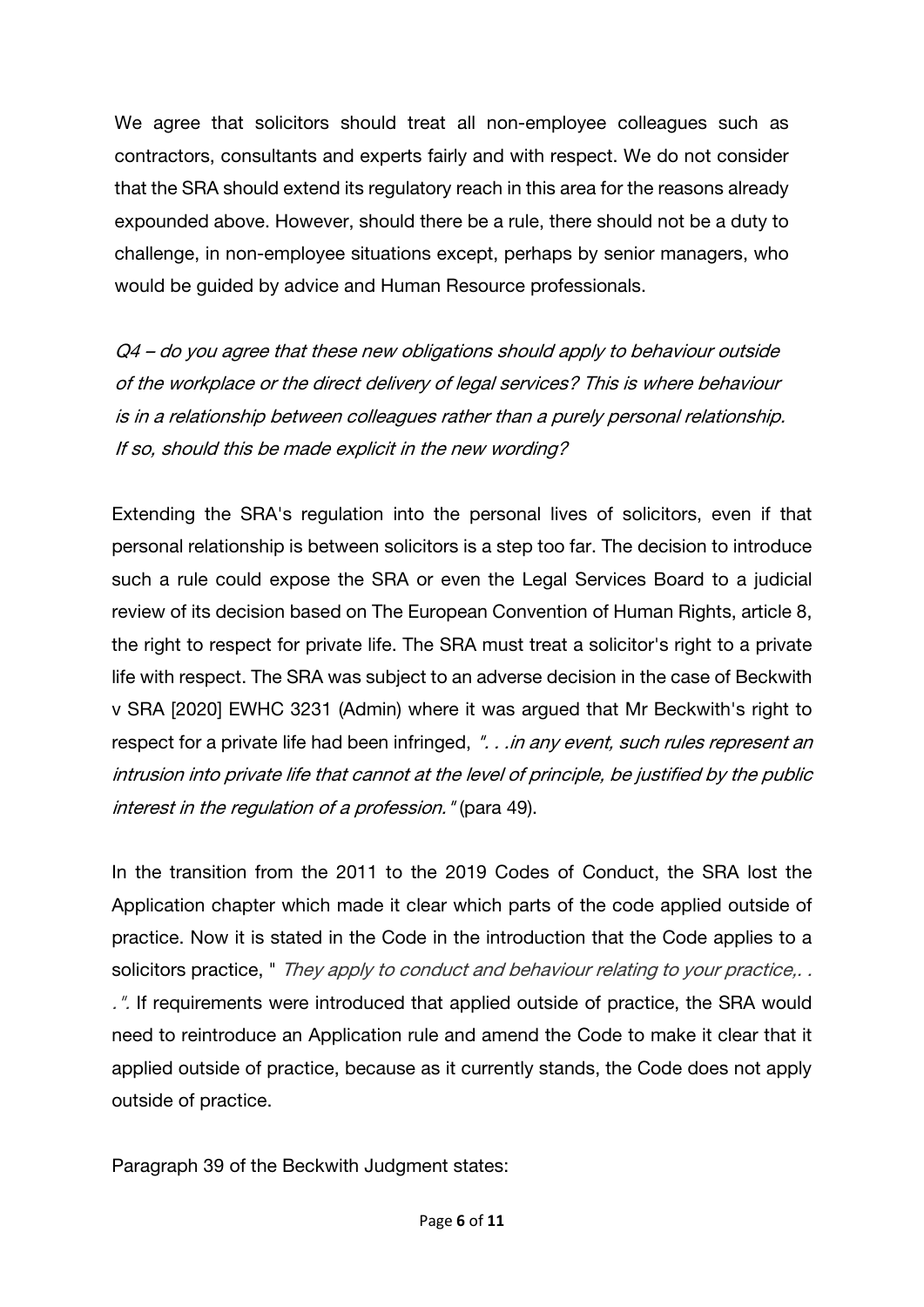"Yet the approach we have taken in this case is not any form of permission to expand the scope of the obligation to act with integrity simply by making rules that extend ever further into personal life. Rules made in exercise of the power at section 31 of the 1974 Act (in the language of the Handbook, the "outcomes" and the "indicative behaviours") cannot extend beyond what is necessary to regulate professional conduct and fitness to practise and maintain discipline within the profession."

It would appear that a rule that required investigation into the private relationship of two solicitors would "extend beyond what is necessary to regulate professional conduct".

That is not to say there is no issue with how solicitors conduct themselves in their private lives as solicitors have been properly prosecuted before the Solicitors Disciplinary Tribunal for convictions of domestic abuse.

The SRA should also be wary of using the phrase "outside of the workplace" which is unhelpful and suggests that professional conduct is linked to an office location. In these days of flexible working and working from home, this is no longer the case. The SRA should confine its attention (as has always been the case) to "conduct and behaviour relating to your practice".

Q5 – do you have any other changes to suggest to our proposed wording for the new requirements? If so, please give details.

Should a rule be introduced, we agree with the wording for the Code of Conduct for Firms, with two suggested amendments

First, the insertion of the word "managers" for reasons explained above.

Secondly, the SRA needs to reconsider the draft wording "or discriminate unfairly". It is our understanding that "fairness" is not a concept in discrimination law. For example, positive action under section 159 of the Equality Act is lawful. A preferred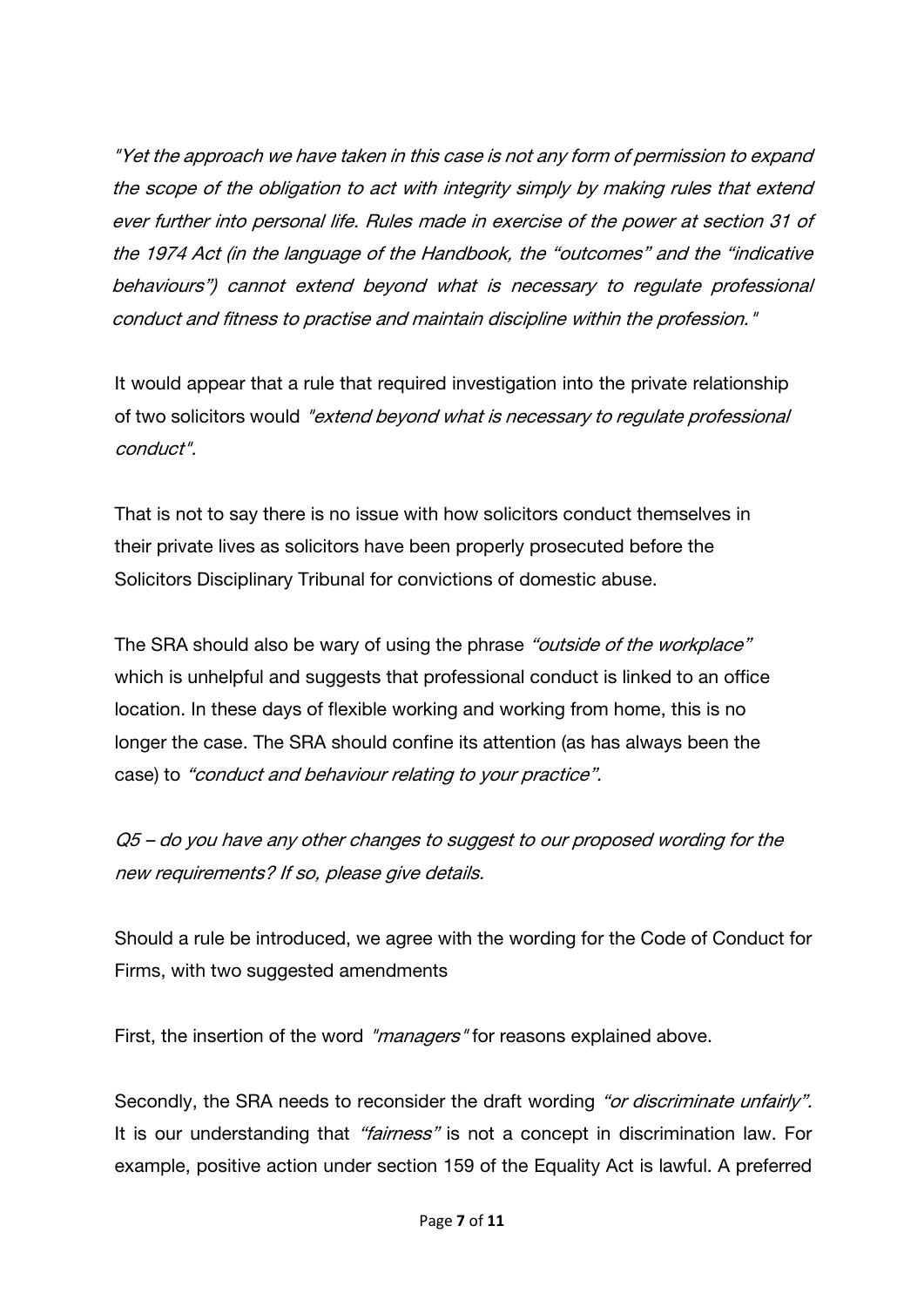approach may be to make it clear that any discrimination should be unlawful. Also the existing wording to "discriminate unfairly" suggests that it is permissible to "discriminate fairly" which of course cannot be the case.

Please see suggested amends below:-

'You treat those who work for and with you fairly and with respect, and do not bully or harass them or unlawfully discriminate against them. You require your managers and employees to meet this standard, and your managers challenge behaviour that does not meet this standard.'

We agree with the wording for the Code of Conduct for Solicitors, with deleting the requirement to challenge behaviour.

'You treat colleagues fairly and with respect. You do not bully or harass them or unlawfully discriminate against them. You challenge behaviour that does not meet this standard.'

Q6 – do you have any comments on our proposed approach to enforcing the new requirements on unfair treatment at work?

We agree that SRA investigations should only be initiated where it is proportionate to the breach. However, what is missing from the consultation is an explanation as to how the use of regulatory sanctions will be used proportionately. For example, letters of advice and Regulatory Settlement Agreements could be used whereby the solicitor will agree to attend training courses. The SRA needs to consider what enforcement measures are proportionate, but also which ones will have the effect of changing behaviour, rather than removing the individual from the profession altogether, which in practical terms is what might happen with a formal prosecution, as an appearance at the Solicitors Disciplinary Tribunal which would limit a solicitor's ability to find employment. The SRA needs to use the carrot and not the stick in this area. Encouragement and the sharing of best practice is the way forward not heavy-handed investigation and prosecution.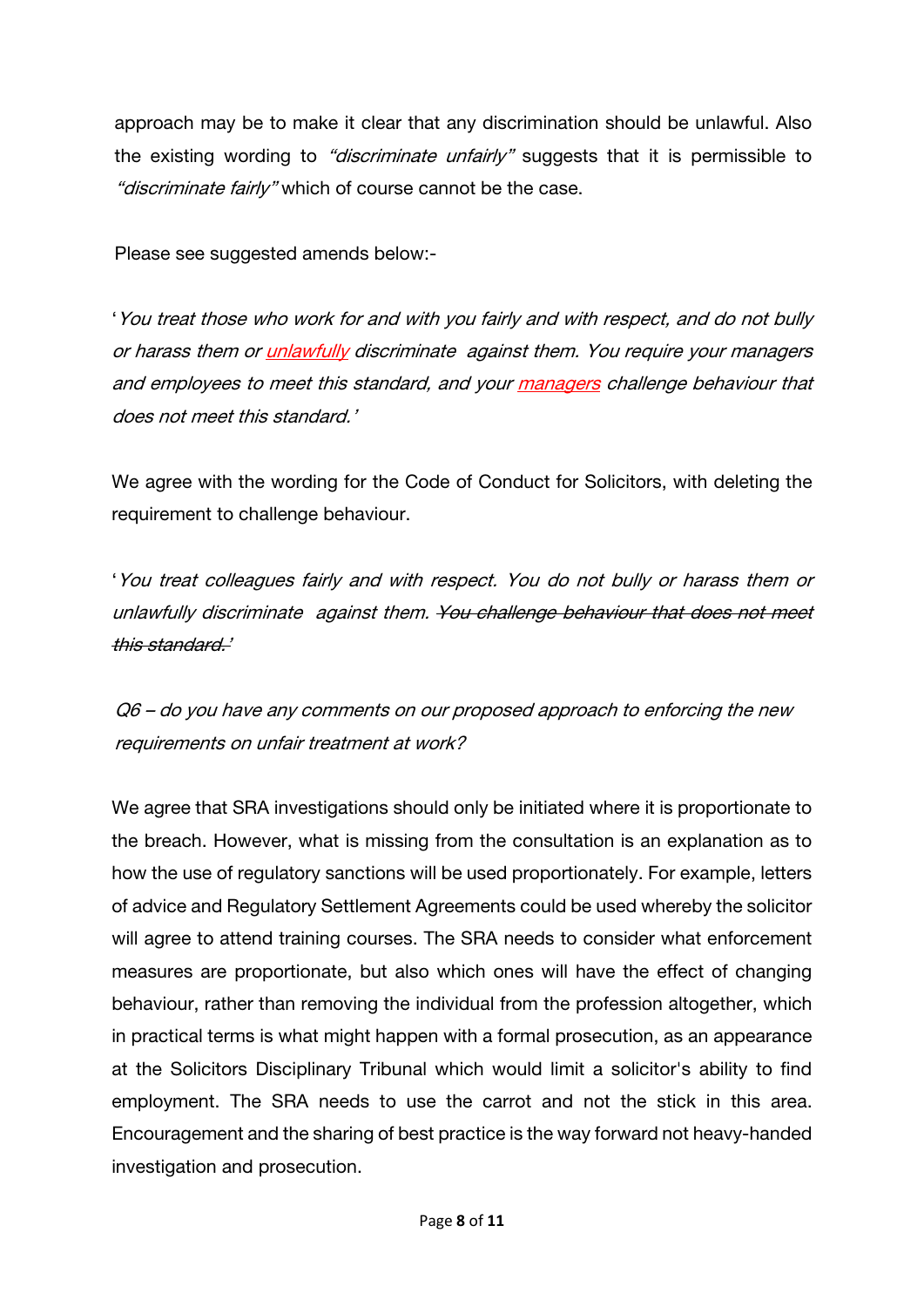Q7 – do you have any comments on the regulatory or equality impact of our proposed changes on wellbeing and unfair treatment at work?

It should be noted from the anecdotal evidence of junior lawyers prosecuted by the SRA (e.g., the toxic working arrangements case), that both age and (mental health) disability are relevant and these are protected characteristics under the Equality Act 2010. It would not be for a junior solicitor to have a duty to challenge their firm's compliance with the duty to treat others with respect. It would appear that the changes, if properly and proportionately enforced, would have a positive impact on solicitors with a mental health disability and would have a positive impact on solicitors who are likely to be younger in age.

Q8 - do you agree with our proposal to amend our Rules and Regulations to make it clear that fitness to practise covers all aspects of practising as <sup>a</sup> solicitor, including the ability to meet regulatory obligations and be subject to regulatory proceedings? Please explain the reasons for your answer.

In broad terms, we agree that the rules should make reference to being able to take into account a solicitor's health. However, a regulator must discern what information is relevant and that which is not relevant or comes from an unreliable source. The rules should not assume that all information will be considered, indeed, it may be improper to accept some information, for example medical records that have not been disclosed with the consent of the solicitor.

We do not agree that fitness to practice should be taken to include the ability to be subject to prosecutions in the Solicitors Disciplinary Tribunal. Effectively, that would mean a solicitor who was subject to a severe mental health condition, possibly made worse by the threat of disciplinary action, would be prohibited from practising as a solicitor because they were suffering, possibly from a temporary, but severe, mental health condition. Even if the solicitor was not guilty of the offence, the rule change effectively says that the solicitor will be unable to practise and earn a living because the SRA will say they are not fit to practise.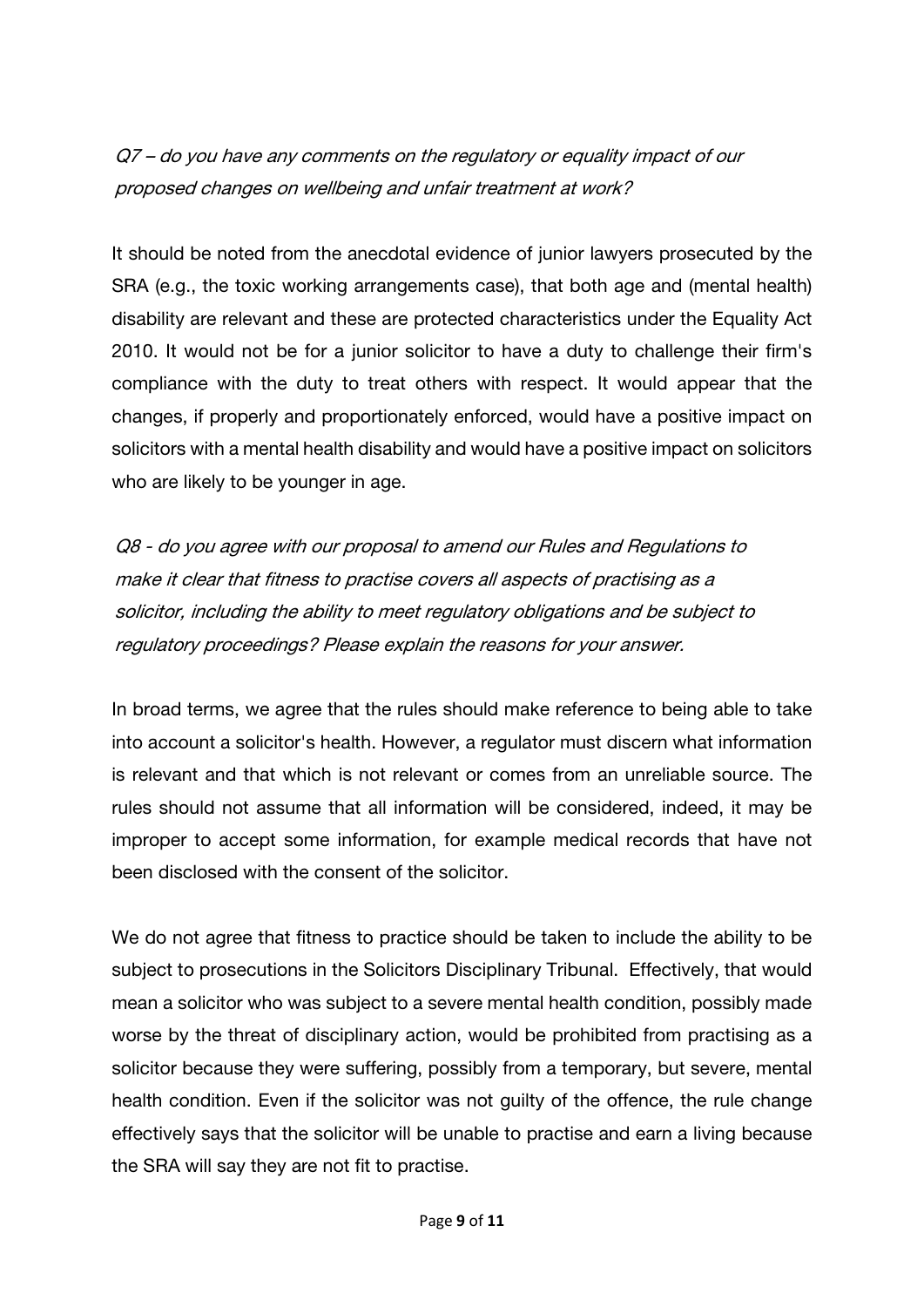Q9 – do you have any changes to suggest to our proposed wording for the amendments? If so, please give details.

We suggest the following amendment to the proposed addition to Rule 2 Assessment of Character & Suitability Rules:

'Solicitors have a statutory duty to comply with our regulatory arrangements and such compliance is part of what it means to practise as a solicitor. Therefore, in assessing your suitability the SRA will take into account anything all relevant factors. including your health, which indicates you are unfit to meet your regulatory obligations or to be subject to regulatory investigations or proceedings.'

We disagree with the proposed changes to Regulation 7.2, Authorisation of Individuals Regulations. The new wording in bold goes much too far and is too wide. It places too much power in the hands of the SRA to curtail a solicitor's practice. It goes far beyond the imposition of conditions when a solicitor is unwell and unable to practise. For example, it would enable the SRA to impose a condition preventing a solicitor from practising in a situation where a solicitor has been unable to comply with an investigation for a genuine reason wholly unconnected to ill health.

Another reason for caution is that the SRA deals with the imposition of conditions as a paper exercise. It rarely permits an oral hearing. An unrepresented solicitor could find himself at a considerable disadvantage in such a situation.

Q10 – do you have any comments on our approach to managing health concerns in the context of the proposed changes to our rules?

The SRA could give further information about what they have done in the past to help inform the consultation process. This consultation paper is light on data. How many solicitors are subject to practising certificate conditions due to their health? The emphasis on enforcement should be to support those solicitors with health concerns